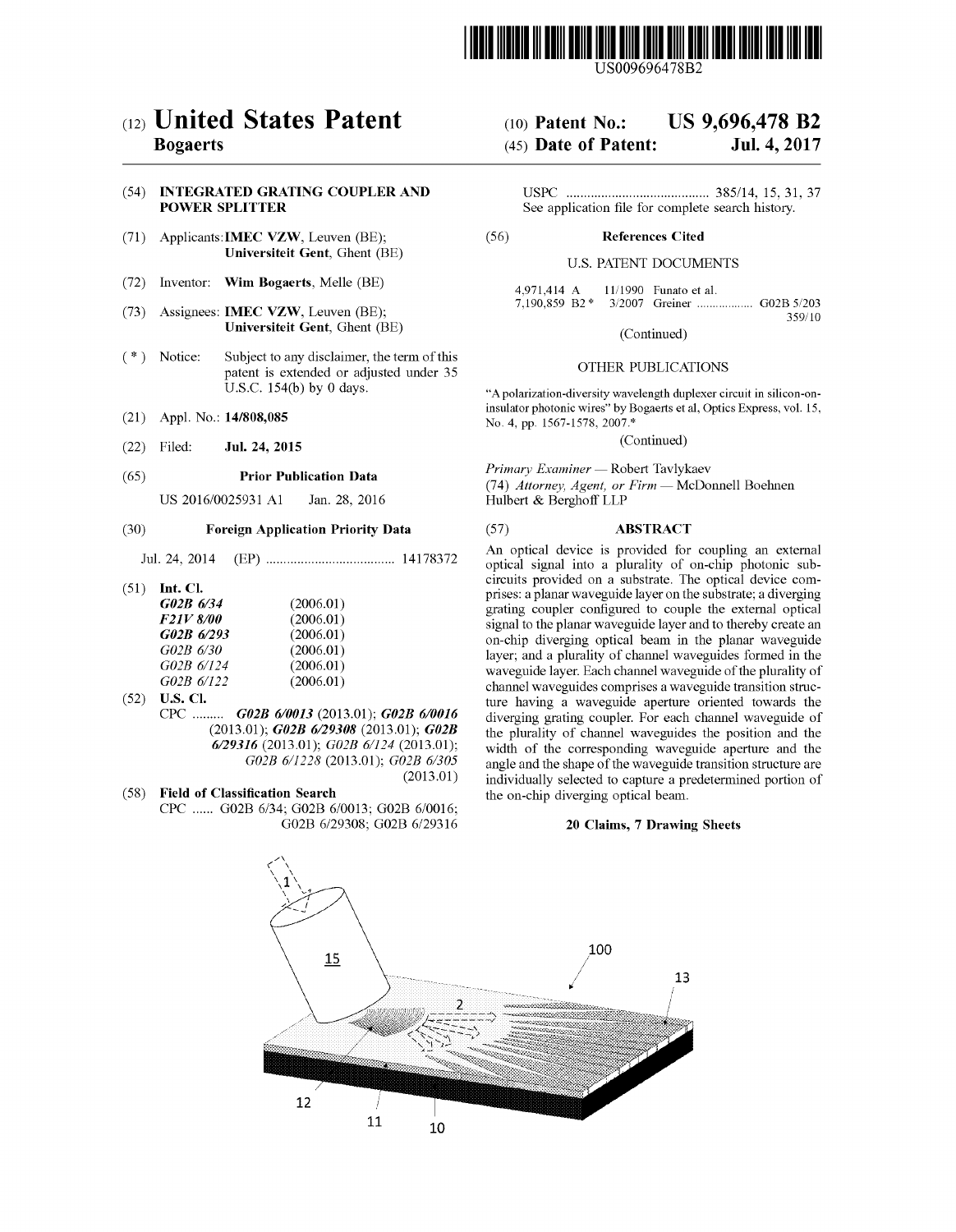#### (56) References Cited

### U.S. PATENT DOCUMENTS

| 7,203,401 B2 *                  |  | 4/2007 Mossberg  G02B 5/32                    |
|---------------------------------|--|-----------------------------------------------|
|                                 |  | 372/102                                       |
| 2002/0044731 A1*                |  | 4/2002 Katayama  G02B 6/12011                 |
| $2004/0076374$ A1 <sup>*</sup>  |  | 385/24                                        |
|                                 |  | 385/37                                        |
|                                 |  | 2004/0179779 A1* 9/2004 Greiner  G02B 6/12023 |
|                                 |  | 385/37                                        |
|                                 |  |                                               |
|                                 |  | 385/37                                        |
|                                 |  | 385/37                                        |
| $2012/0224805$ A <sub>1</sub> * |  | 9/2012 Doerr  B29D 11/00663                   |
|                                 |  | 385/24                                        |
| 2012/0224810 A1 9/2012 Doerr    |  |                                               |
|                                 |  |                                               |

#### OTHER PUBLICATIONS

"Compact and highly efficient grating coupler between optical fiber and nanophotonic waveguides" by Van Laere et al, Journal of Lightwave Technology, vol. 25, No. 1, pp. 15 1-156, 2007.\*

"Transient fields in the input coupling region of optical single-mode waveguides," by Klaus et al, Optics Express, vol. 15, No. 19, pp. 11808-11826, 2007.\*

Christopher R. Doerr and Lawrence L. Buhl, Circular grating coupler for creating focused azimuthally and radially polarized beams, Optics Letters, Apr. 1, 2011, 1209-1211, vol. 36, No. 7.

Shogo Ura, Toshiald Suhara, Hiroshi Nishihara, and Jiro Koyama, An Integrated-Optic Disk Pickup Device, Journal of Lightwave Technology, Jul. 1986, 913-918, vol. LT-4, No. 7.

Toshiaki Suhara and Hiroshi Nishihara, Integrated-optic disc pickup devices using waveguide holographic components, SPIE vol. 1136 Holographic Optics II: Principles and Applications, 1989, 92-99.

\* cited by examiner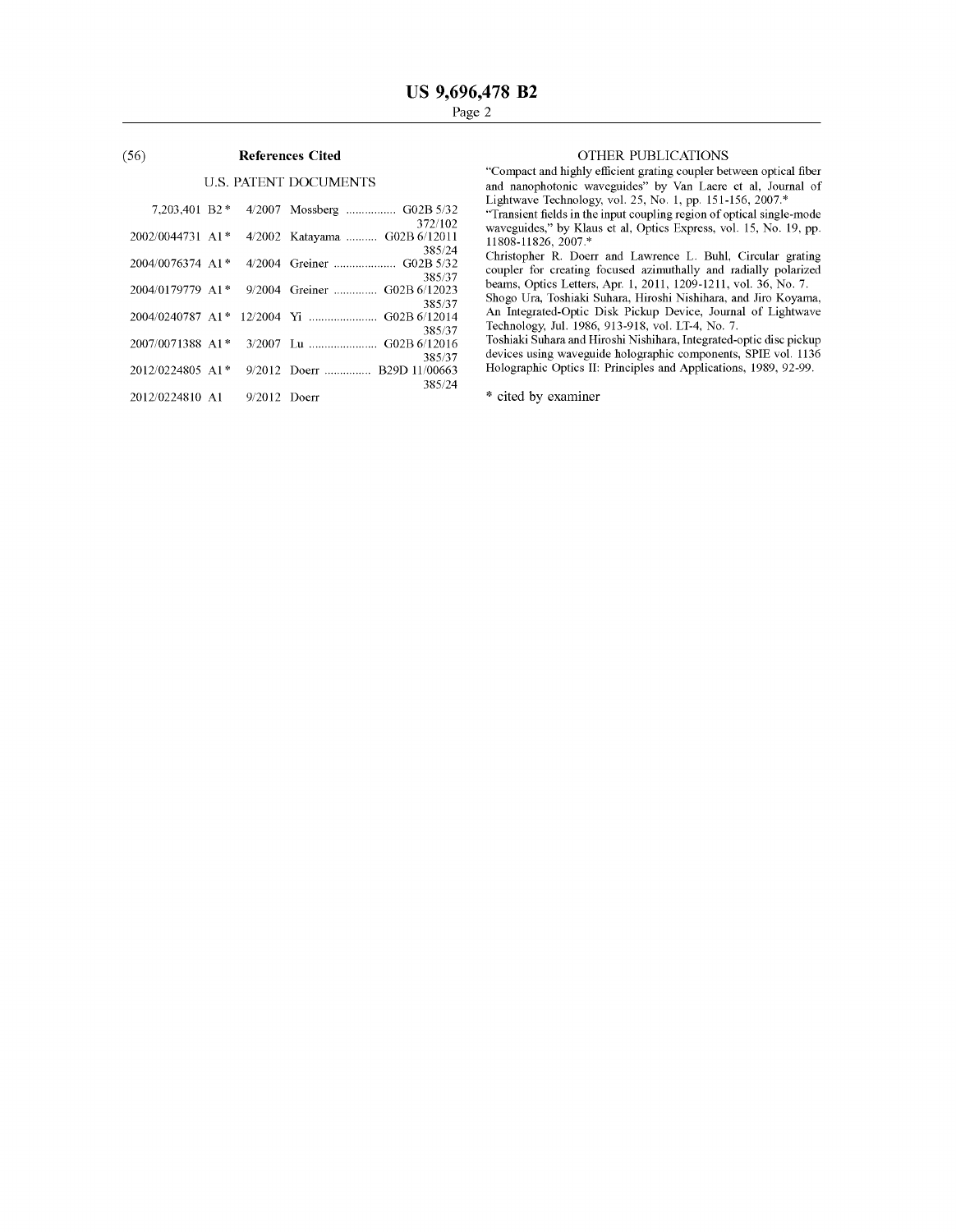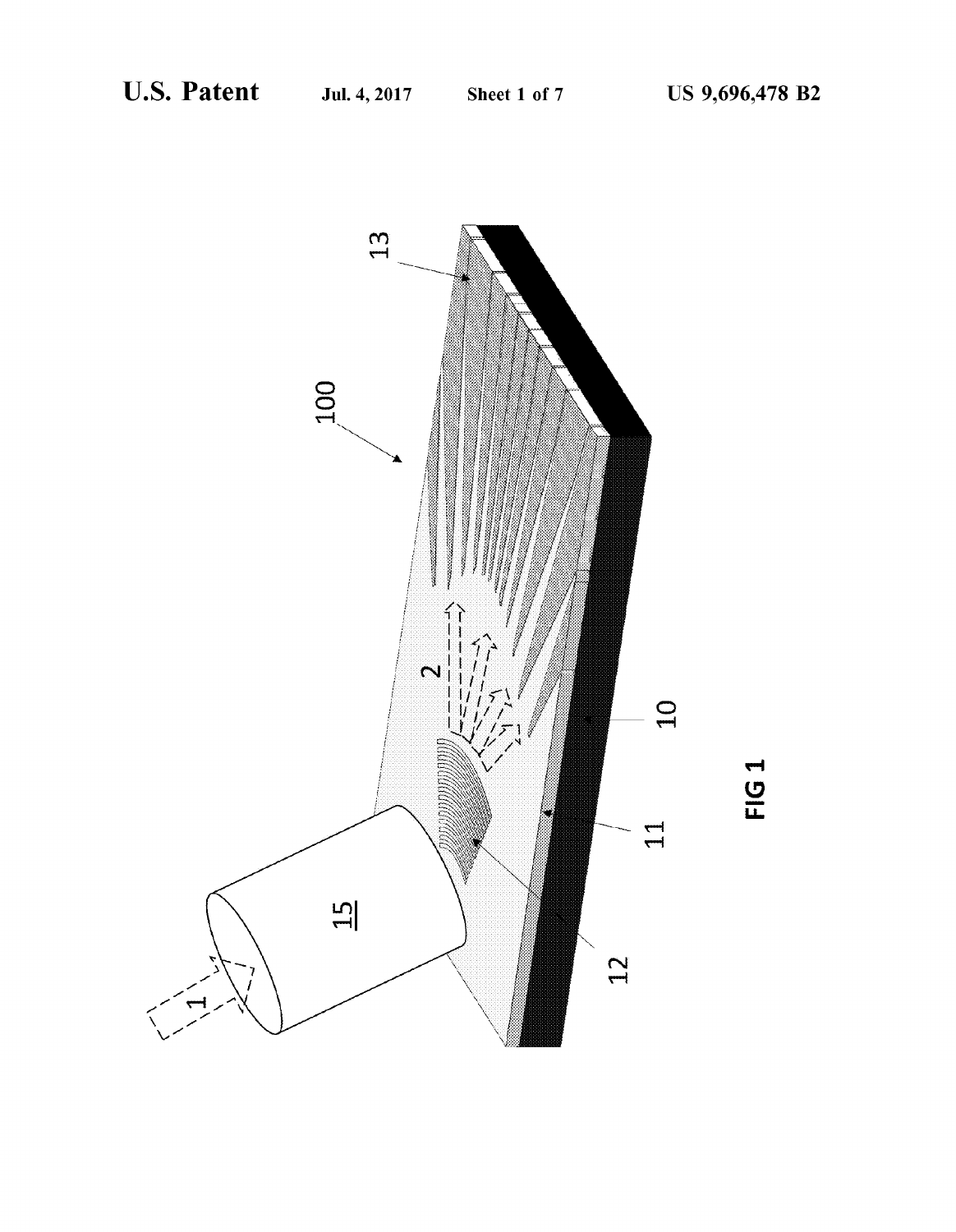

FIG<sub>2</sub>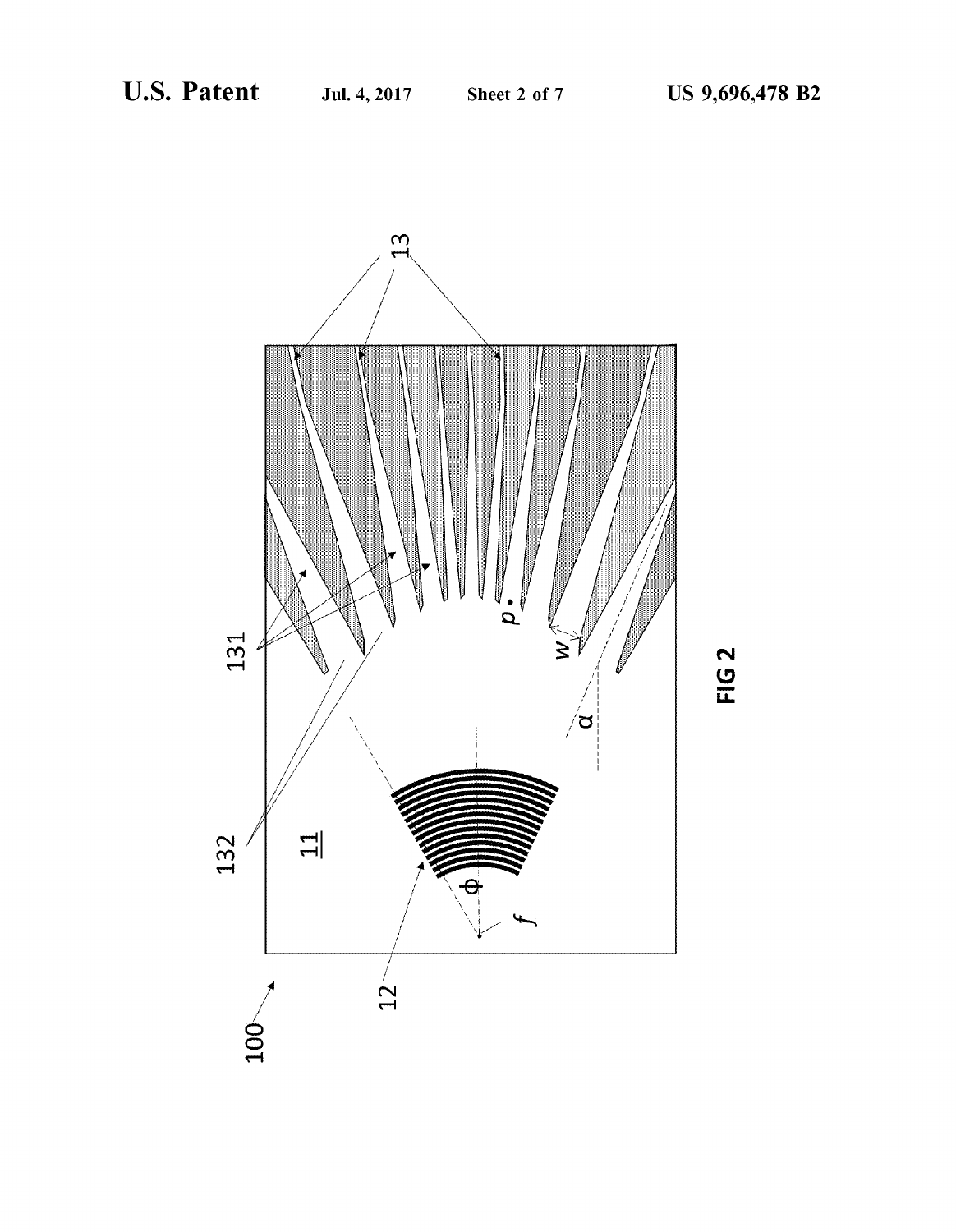

FIG<sub>3</sub>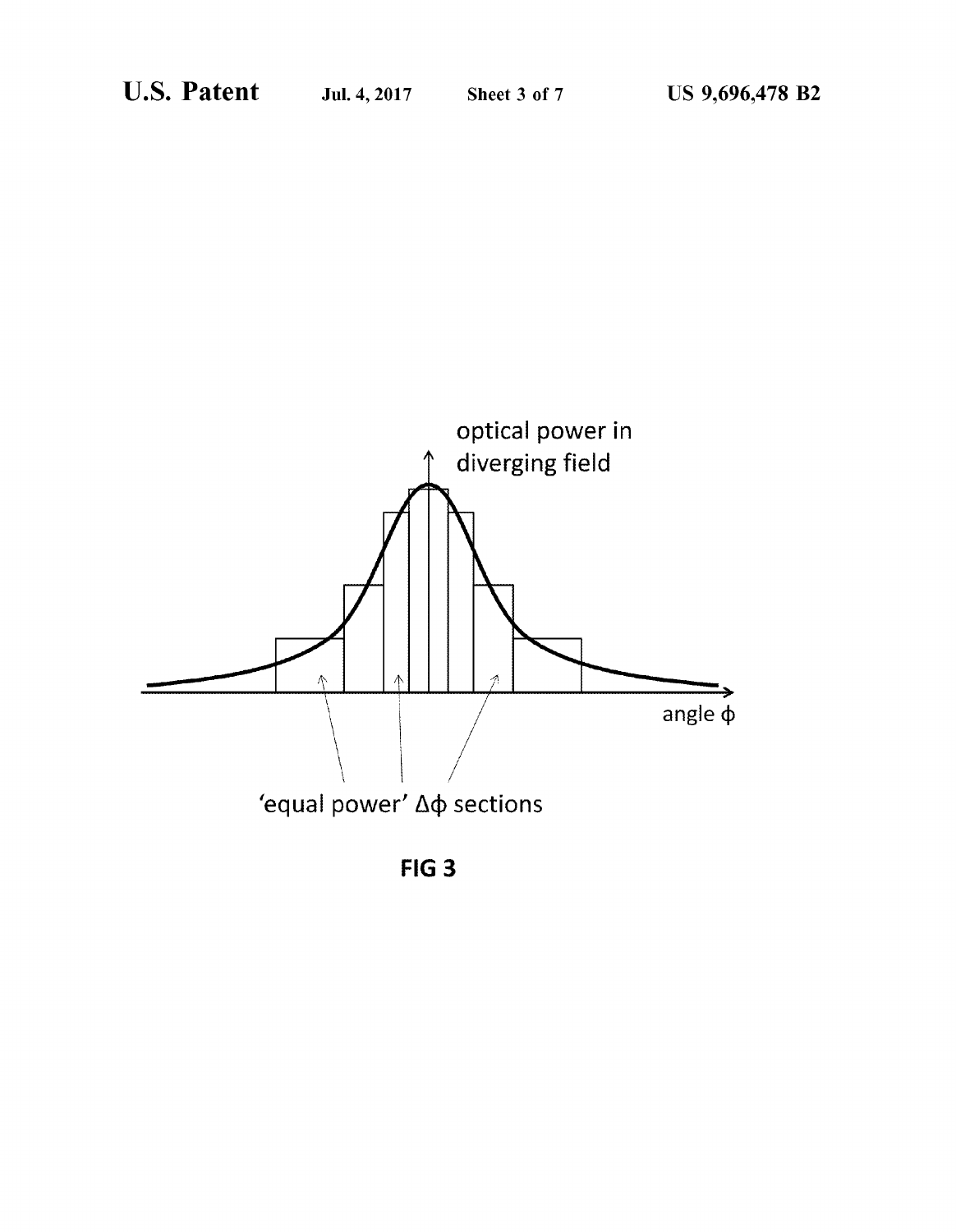

FIG<sub>4</sub>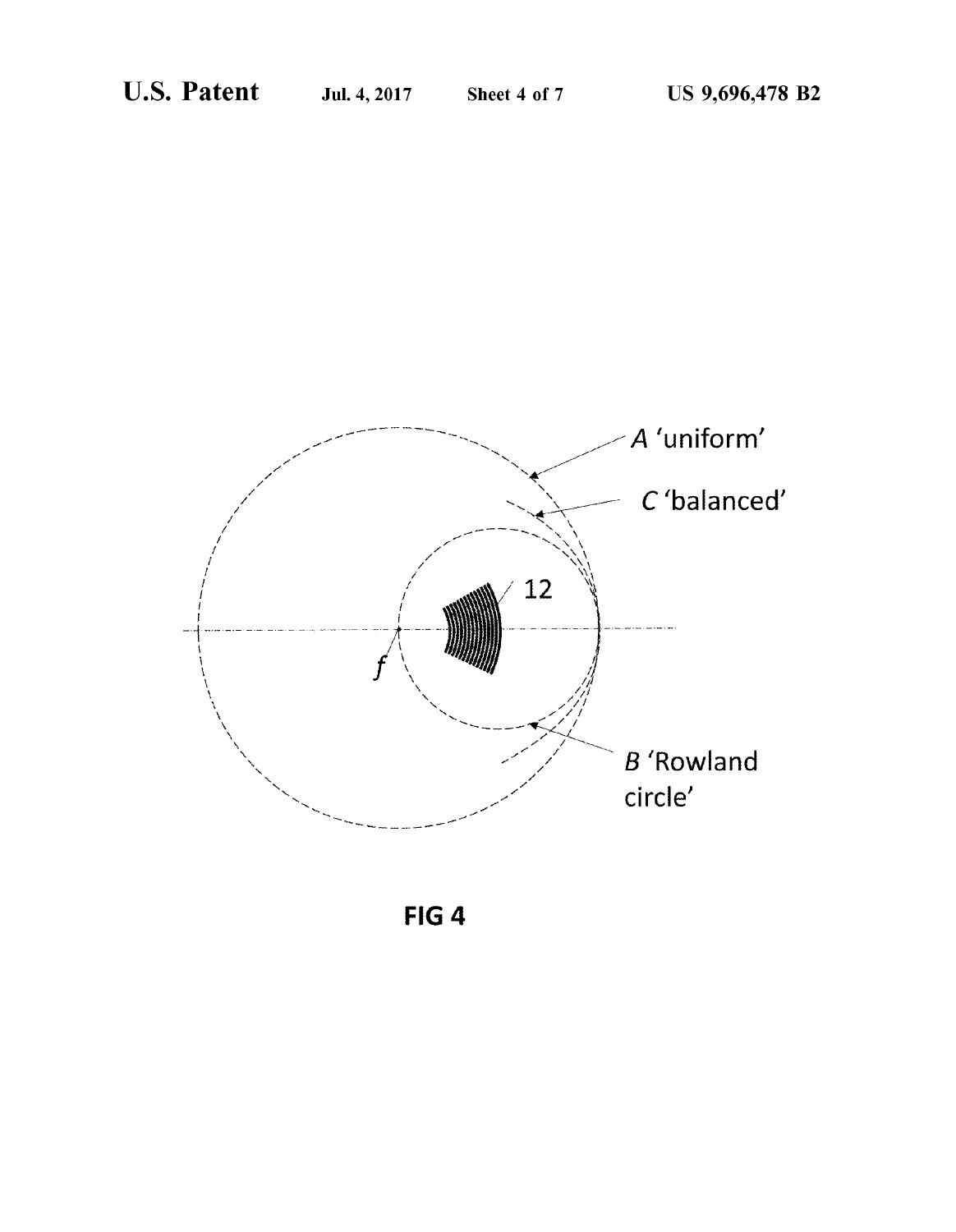

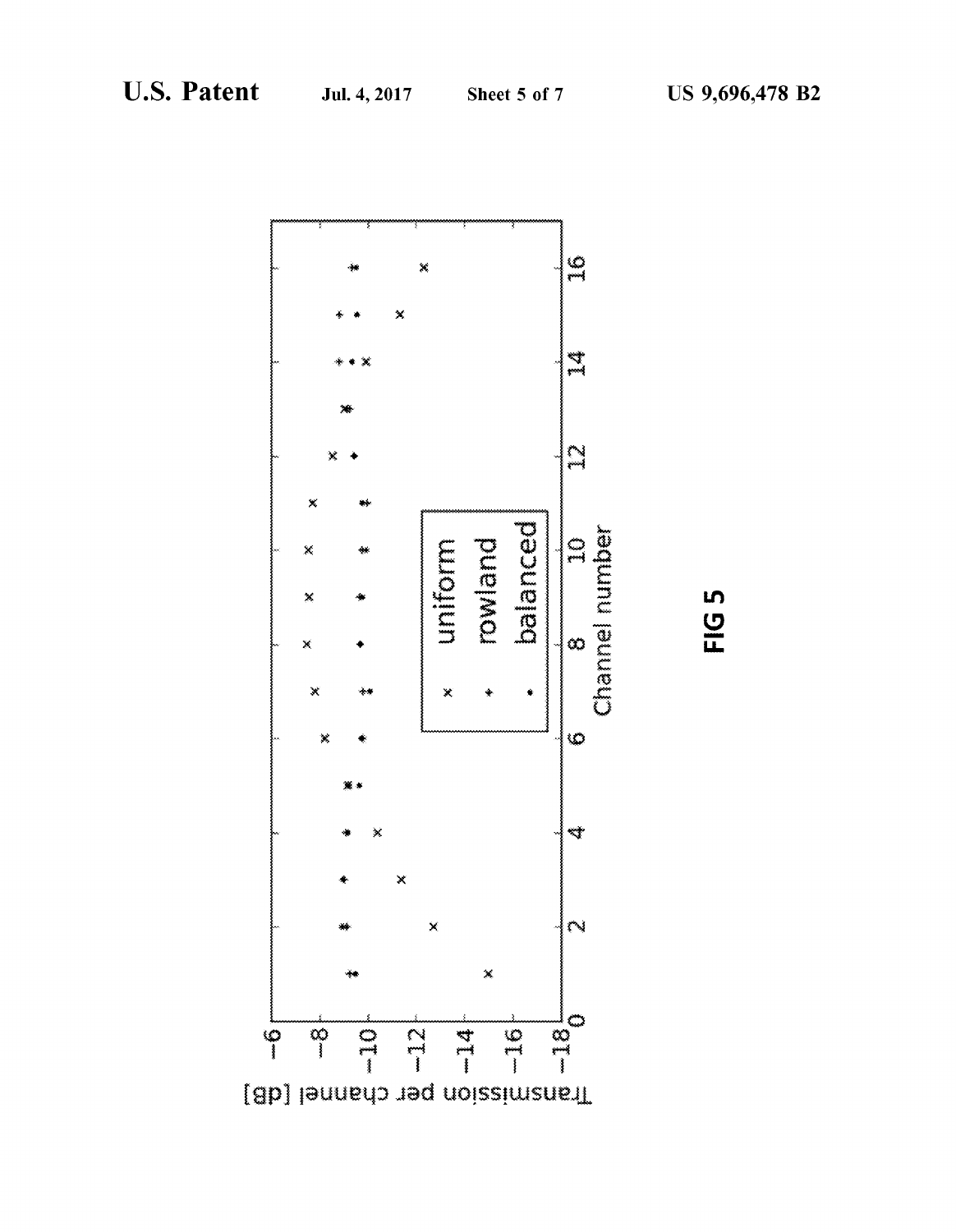

FIG<sub>6</sub>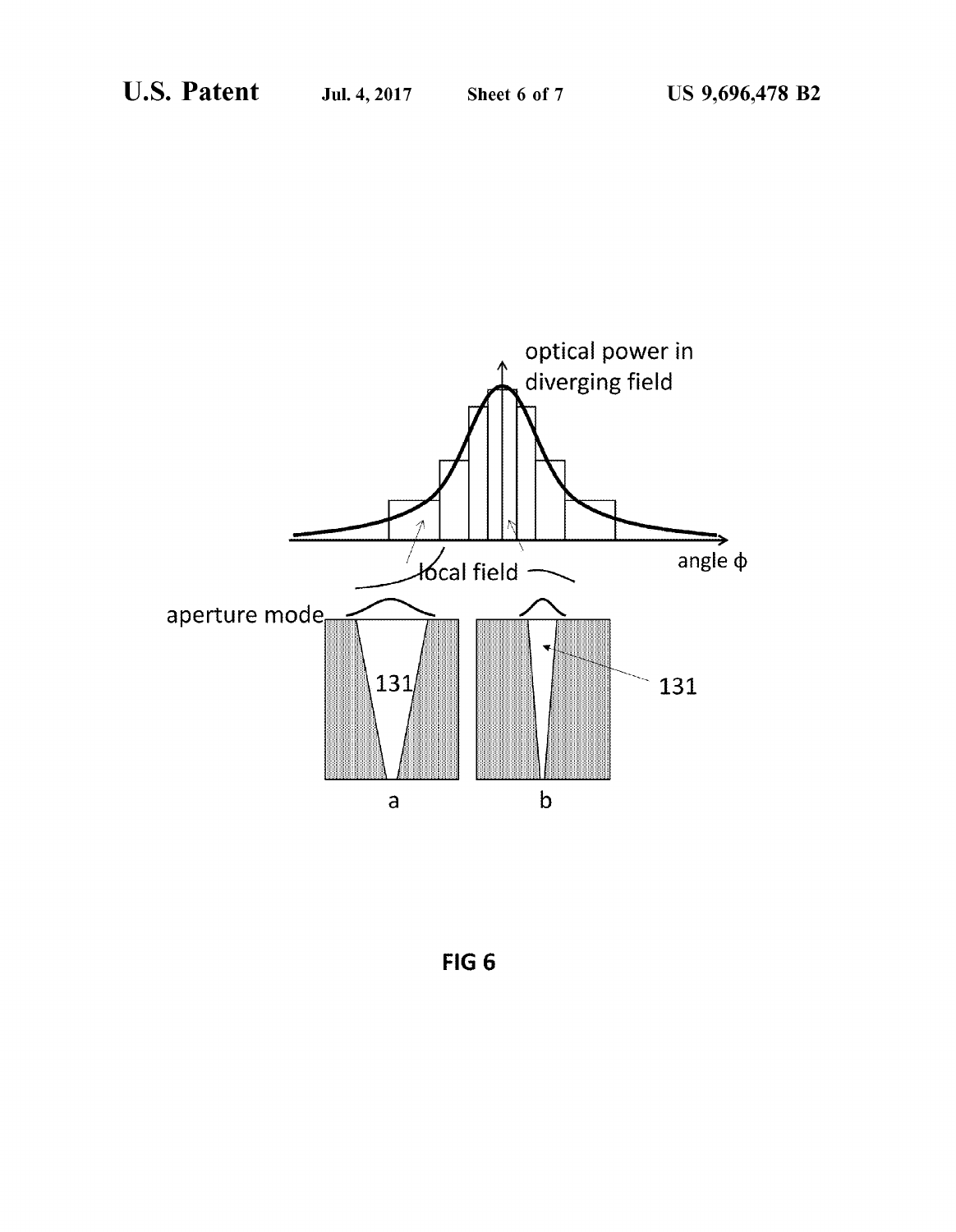

FIG<sub>7</sub>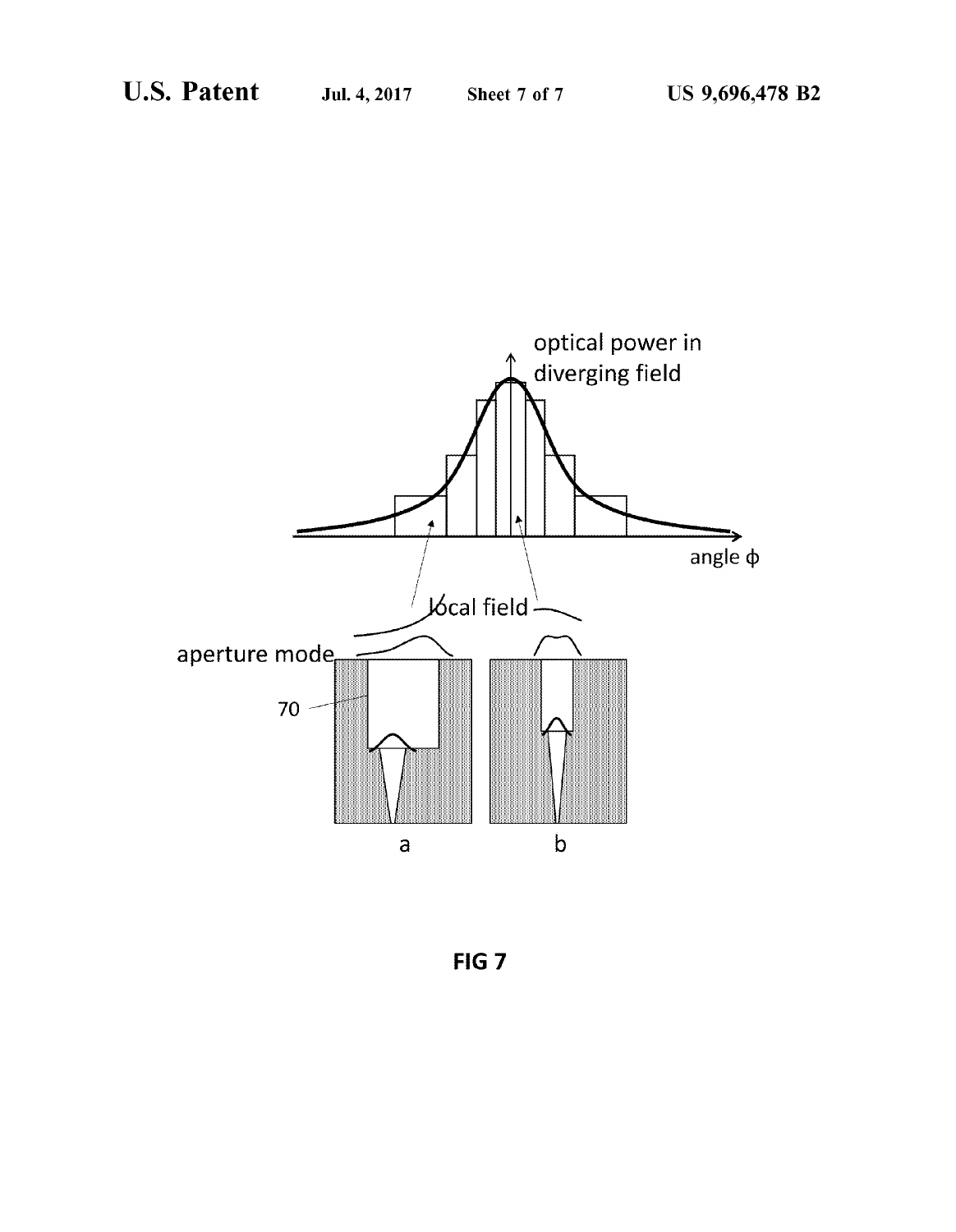#### INTEGRATED GRATING COUPLER AND POWER SPLITTER

#### CROSS-REFERENCE TO RELATED APPLICATIONS

The present application is a non-provisional patent application claiming priority to European Patent Application No. 14178372.0 filed Jul. 24, 2014, the contents of which are hereby incorporated by reference.

#### FIELD OF THE DISCLOSURE

The present disclosure is related to a device and a method for coupling an external, off-chip optical beam to a plurality of on-chip photonic sub-circuits with good coupling efficiency.

#### BACKGROUND

Submicron silicon photonics waveguides offer the potential of large-scale integration. However, due to the lack of efficient on-chip light sources, there is a need for efficient methods and devices for coupling light from an off-chip optical light source to the silicon photonics circuit.

Given the cost of external laser integration, it may be advantageous to use a small number of such lasers, combined with an on-chip splitter tree distribution network to distribute the optical power generated by a single laser over a plurality of on-chip waveguides. Because in such a configuration each laser needs to feed many parts or photonic sub-circuits of the photonics circuit, the initial optical power coupled to the photonics circuit should be sufficiently high to compensate for a power reduction resulting from branching/splitting and on-chip losses.

In a silicon photonics circuit the amount of optical power that can be efficiently guided in a submicron wire waveguide is limited by nonlinear processes: two-photon absorption and subsequently free carrier absorption. These effects start occurring at an optical power as low as 10 mW in a 450 nm wide silicon strip waveguide. At an optical power of 50 mW the additional propagation loss due to nonlinear processes is about 3 dB/cm. This limits the maximum optical power that can be coupled to an on-chip submicron waveguide from an external light source, and therefore it limits the number of 45 on-chip sub-circuits that can be powered from this single external light source.

#### **SUMMARY**

The present disclosure aims to provide devices and methods for coupling an external optical beam to a plurality of on-chip photonic sub-circuits with a good coupling efficiency.

The present disclosure aims to provide devices and methods for coupling an external optical beam to a plurality of on-chip photonic sub-circuits, wherein the optical power that can be coupled without substantial non-linear losses to the plurality of on-chip photonic sub-circuits is larger than in known approaches.

In a first aspect, the present disclosure provides an optical device for coupling an external optical beam or signal into a plurality of on-chip photonic sub-circuits on a substrate, the optical device comprising: a planar waveguide layer (e.g. slab waveguide) on the substrate; a diverging grating coupler configured to couple the external optical signal to the waveguide layer and to thereby create an on-chip diverging

optical beam in the waveguide layer; and a plurality of channel waveguides formed in the waveguide layer, each channel waveguide of the plurality of channel waveguides comprising a waveguide transition structure having a wave-5 guide aperture oriented towards the grating coupler, wherein for each channel waveguide of the plurality of channel waveguides the position and the width of the corresponding waveguide aperture and the angle and the shape of the corresponding waveguide transition structure are selected to capture a predetermined portion of the optical power of the on-chip diverging optical beam.

In embodiments of the present disclosure, each channel waveguide of the plurality of channel waveguides may be further optically coupled to at least one on-chip photonic sub-circuit, at a side opposite to the side where the waveguide transition structure is located.

In embodiments of the present disclosure the planar waveguide layer may be a silicon layer, for example a crystalline silicon layer, such as a silicon device layer of a 20 silicon on insulator (SOI) wafer.

In embodiments of the present disclosure the grating coupler is configured to generate a diverging phase front in the planar waveguide layer. The grating coupler may for example be a curved grating coupler comprising a plurality 25 of curved scattering elements. The grating coupler may for example comprise sub-wavelength patterns designed to create a diverging phase front in the planar waveguide layer. The dimensions of the patterns (sub-wavelength) may be adapted to the wavelength of the external optical signal to be coupled into the plurality of on-chip photonic sub-circuits.

In embodiments of the present disclosure, the diverging grating coupler may be formed in the planar waveguide layer. Alternatively, the diverging grating coupler may be formed on top of or underneath the planar waveguide layer.

In embodiments of the present disclosure the position and the width of the waveguide apertures and the angle and the shape of the waveguide transition structures may be selected to capture a substantially equal portion of the on-chip diverging optical beam in each of the channel waveguides.

In embodiments of the present disclosure the position and the width of the waveguide apertures and the angle and the shape of the waveguide transition structures may be selected to capture a predetermined, different, portion of the diverging optical beam power to each of the channel waveguides.

In embodiments of the present disclosure, for at least part of the plurality of channel waveguides, the waveguide transition structure may comprise a tapered waveguide section, such as for example a linearly tapered waveguide section, the present disclosure not being limited thereto.

50 In embodiments of the present disclosure, for at least part of the plurality of channel waveguides, the shape of the waveguide transition structure may be selected to enable adiabatic coupling of the captured portion of the on-chip diverging optical beam to the guided mode of the corresponding channel waveguide.

In embodiments of the present disclosure, for at least part of the plurality of channel waveguides, the shape of the waveguide transition structure may be selected to generate interference effects inside the transition structure to enable 60 coupling of the captured portion of the on-chip diverging optical beam to the guided mode of the corresponding channel waveguide. These interference effects may for example be based on interference between multiple guided modes in the waveguide transition structure, deliberate internal reflections within the waveguide transition structure, or multiple intermediate channel waveguides in the transition structure.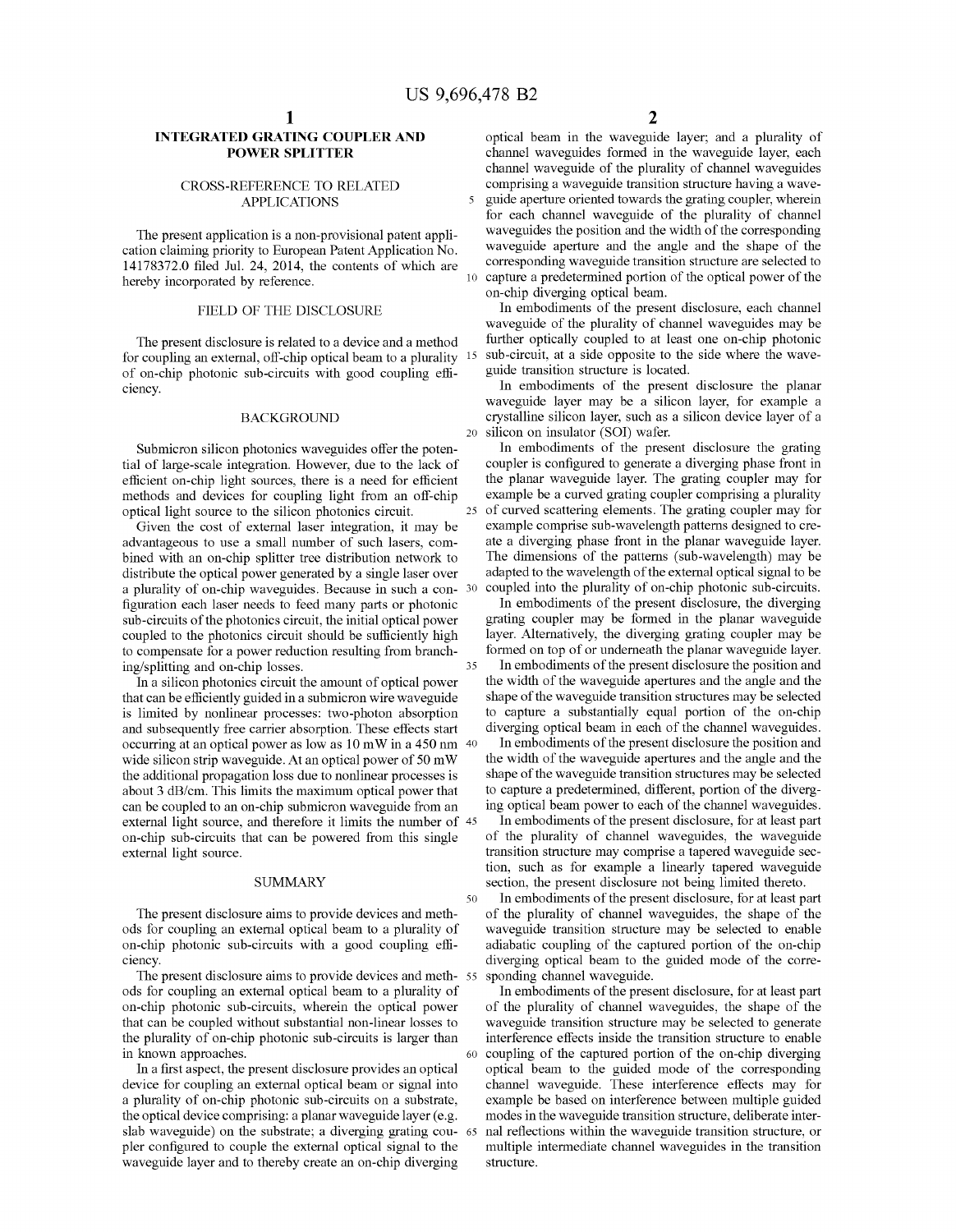In a second aspect, the present disclosure provides a method for coupling an external optical signal into a plurality of on-chip photonic sub-circuits on a substrate, wherein the method comprises: coupling the external optical signal to a planar waveguide layer on the substrate by means <sup>5</sup> of a diverging grating coupler, thereby creating an on-chip diverging optical beam in the planar waveguide layer; and coupling the on-chip diverging optical beam from the planar waveguide layer into a plurality of channel waveguides formed in the waveguide layer. Each channel waveguide of <sup>10</sup> the plurality of channel waveguides may be further optically coupled to at least one on-chip photonic sub-circuit.

In embodiments of the present disclosure, coupling the on-chip diverging optical beam from the planar waveguide  $_{15}$ layer into the plurality of channel waveguides comprises coupling into each of the plurality of channel waveguides a predetermined portion of the on-chip diverging optical beam.

In embodiments of the present disclosure, coupling into 20 each of the plurality of channel waveguides a predetermined portion of the on-chip diverging optical beam comprises coupling the predetermined portion to a waveguide transition structure of the channel waveguide, wherein the waveguide transition structure has a waveguide aperture oriented 25 towards the grating coupler, and wherein the position and the width of the waveguide aperture and the angle and the shape of the waveguide transition structure are selected to capture the predetermined portion.

Some embodiments of the present disclosure include the optical signal being distributed over a plurality of on-chip channel waveguides from a planar waveguide layer, without passing through a single channel waveguide. As compared to other coupling approaches, wherein the external optical  $35$ signal is first coupled to a single on-chip channel waveguide and then distributed over a plurality of on-chip channel waveguides, a method according to embodiments of the present disclosure allows coupling an external optical signal with a higher optical power to the plurality of on-chip  $_{40}$ channel waveguides and further to a plurality of on-chip sub-circuits without optical losses or with lower optical losses. Therefore, a larger number of on-chip sub-circuits may be powered from a single external light source, e.g. an external laser. 45

Some embodiments of the present disclosure provide for tailoring the power splitting ratio between the plurality of channel waveguides and thus between the plurality of onchip photonic sub-circuits in a single device. Some embodiments of the present disclosure provide for distributing the 50 optical signal over a plurality of channel waveguides and thus over a plurality of on-chip photonic sub-circuits in a single device according to a predetermined optical power distribution ratio.

Certain aspects of the disclosure have been described <sup>55</sup> herein above, Of course, it is to be understood that not necessarily all such aspects may be achieved in accordance with any particular embodiment of the disclosure. Thus, for example, those skilled in the art will recognize that the disclosure may be embodied or carried out in a manner that 60 achieves or optimizes one aspect or group of aspects as taught herein without necessarily achieving other objects or aspects as may be taught or suggested herein. Further, it is understood that this summary is merely an example and is not intended to limit the scope of the disclosure. The 65 disclosure, both as to organization and method of operation, together with features and advantages thereof, may best be

understood by reference to the following detailed description when read in conjunction with the accompanying drawings.

#### BRIEF DESCRIPTION OF THE FIGURES

FIG. 1 schematically shows a perspective view of an optical device according to an embodiment of the present disclosure.

FIG. 2 schematically shows a top view of an optical device according to an embodiment of the present disclosure.

FIG. 3 illustrates the angular spread of the optical power in the on-chip diverging optical beam, and splitting of the diverging optical beam into angular sections with equal power.

FIG. 4 schematically illustrates three different configurations for the position of the waveguide apertures, as may be used in embodiments of the present disclosure: 'uniform', 'balanced' and 'Rowland circle'.

FIG. S shows the measured transmission to 16 on-chip channel waveguides in a device according to an embodiment of the present disclosure, for different configurations of the position of the waveguide apertures.

FIG. 6 illustrates an approach that may be used in embodiments of the present disclosure to compensate for the uneven angular power distribution of the on-chip diverging optical beam as well as a bad overlap between the local field of the diverging optical beam and the mode of a waveguide, making use of adiabatic conversion between the captured field and the channel waveguide mode.

FIG. 7 illustrates an approach that may be used in embodiments of the present disclosure to compensate for a bad overlap between the local field of the diverging optical beam and the guided mode of the channel waveguide, making use of interference between multiple guided modes in the waveguide transition structure.

Any reference signs in the claims shall not be construed as limiting the scope of the present disclosure.

In the different drawings, the same reference signs refer to the same or analogous elements.

#### DETAILED DESCRIPTION

In the following detailed description, numerous specific details are set forth in order to provide a thorough understanding of the disclosure and how it may be practiced in particular embodiments. However, it will be understood that the present disclosure may be practiced without these specific details. In other instances, well-known methods, procedures and techniques have not been described in detail, so as not to obscure the present disclosure.

The present disclosure will be described with respect to particular embodiments and with reference to certain drawings, but the disclosure is not limited thereto but only by the claims. The drawings described are only schematic and are non-limiting. In the drawings, the size of some of the elements may be exaggerated and not drawn on scale for illustrative purposes. The dimensions and the relative dimensions do not necessarily correspond to actual reductions to practice of the disclosure.

Moreover, the terms top, bottom, over, under and the like in the description and the claims are used for descriptive purposes and not necessarily for describing relative positions. It is to be understood that the terms so used are interchangeable under appropriate circumstances and that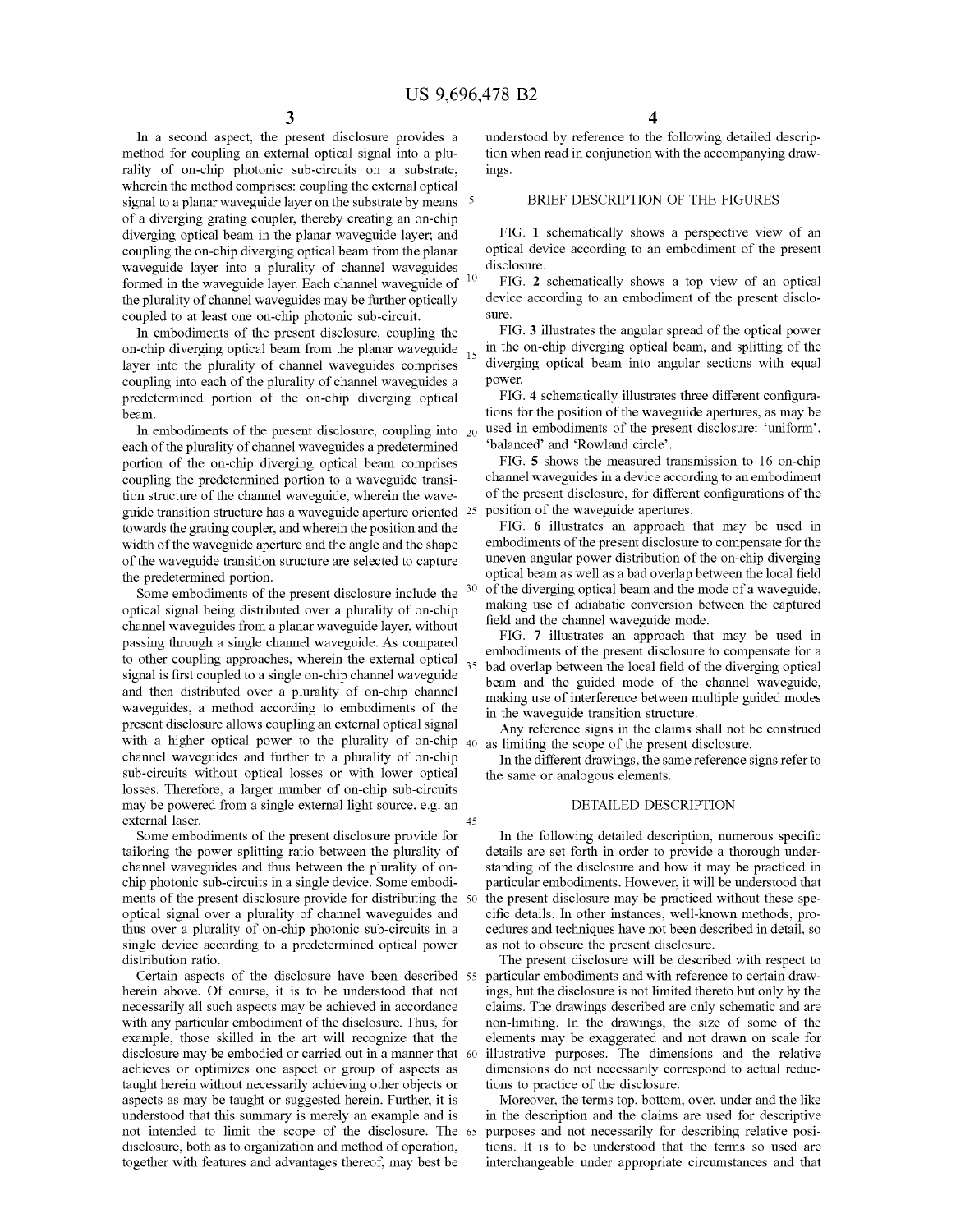the embodiments of the disclosure described herein are capable of operation in other orientations than described or illustrated herein.

The term "comprising", used in the claims, should not be interpreted as being restricted to the means listed thereafter; it does not exclude other elements or steps. It needs to be interpreted as specifying the presence of the stated features, integers, steps or components as referred to, but does not preclude the presence or addition of one or more other features, integers, steps or components, or groups thereof. 10 Thus, the scope of the expression "a device comprising components A and B" should not be limited to devices consisting only of components A and B.

The present disclosure is related to an optical device for coupling an external optical signal into a plurality of on-chip photonic sub-circuits on a substrate. An optical device according to embodiments of the present disclosure comprises a diverging grating coupler configured to couple the external optical signal to the waveguide layer and to thereby create an on-chip diverging optical beam in the waveguide layer. The optical device further comprises a plurality of channel waveguides (further also referred to as "output waveguides") formed in the waveguide layer, each of the plurality of channel waveguides comprising a waveguide transition structure having a waveguide aperture oriented towards the grating coupler. For each of the plurality of channel waveguides the position and the width of the corresponding waveguide aperture and the angle and the shape of the corresponding waveguide transition structure are individually selected to capture a predetermined portion of the optical power of the on-chip diverging optical beam.

In embodiments of the present disclosure, the plurality of channel waveguides or output waveguides may each be optically coupled to at least one on-chip photonic subcircuit, for example each to a single on-chip photonic sub-circuit.

An optical device according to an embodiment of the present disclosure is schematically illustrated in FIG. 1 (perspective view) and in FIG. 2 (top view). In the example shown, the optical device 100 comprises a curved grating 40 coupler 12 formed in a planar waveguide layer 11 on a substrate 10. The curved grating coupler 12 is an example of a diverging grating coupler. When an external light signal 1 is coupled by means of the diverging grating coupler 12 into the planar waveguide layer (or slab waveguide) 11, it is transformed into a diverging optical beam 2 (diverging phase front of light) in the planar waveguide layer 11. This is schematically illustrated in FIG. 1: an external optical signal 1, e.g. generated by an external laser, and provided through an optical fiber 15, is coupled by means of the 50 the SOI wafer. curved grating coupler 12 to the planar waveguide layer 11, thereby creating a diverging on-chip optical power beam 2 in the planar waveguide layer 11.

The diverging grating coupler 12 may for example be a curved grating coupler, e.g. comprising a plurality of elliptically curved confocal grating lines. However, the present disclosure is not limited thereto and the curved lines of the grating may deviate from an ellipse shape. Other suitable diverging couplers may be used. For example, in embodiments of the present disclosure the diverging grating coupler 60 may comprise other patterns and elements constructed to generate a diverging phase front, such as a plurality of sub-wavelength holes.

The grating pattern can be fabricated in the waveguide layer, e.g. by locally etching (fully or partially) the waveguide layer according to the desired grating pattern. The grating pattern can also be created in one or multiple layers

of material above or under the waveguide layer, the one or multiple layers for example consisting of or comprising a dielectric material, a semiconductor material or a metal.

Additional layers may be provided. For example, the 5 coupling efficiency of the grating coupler 12 may be improved by providing an overlay, e.g. poly-silicon overlay, over the grating.

The optical device 100 further comprises a plurality of channel waveguides 13 formed in the waveguide layer 11. Each of the plurality of channel waveguides 13 comprises a waveguide transition structure 131 (shown as a linearly tapered section in FIG. 1 and FIG. 2) having a waveguide aperture 132 or opening oriented towards the diverging grating coupler 12, for capturing a portion of the power of the on-chip diverging optical beam 2. For each of the plurality of channel waveguides 13 the position p, and the width w of the corresponding waveguide aperture 132 and the angle  $\alpha$  and the shape of the corresponding waveguide transition structure 131 are individually selected to capture a predetermined portion of the power of the diverging on-chip optical beam 2.

The angle  $\alpha$  of a transition structure 131 and the position p and the width w of a waveguide aperture 132 are shown in FIG. 2. The width w corresponds to the size of the waveguide aperture 132, i.e. the distance between one side and the opposite side of the opening through which light may pass into the transition structure 131 towards the channel waveguides 13. The position p corresponds to the location of a center point (middle point between the opposite sides) of the waveguide aperture 132 in the plane of the waveguide layer 11.

The channel waveguides 13 and the waveguide transition structures 131, e.g. tapered sections, may be formed by etching trenches in the planar waveguide layer 11. In an embodiment illustrated in FIG. 1 and FIG. 2 these transition structures 131 taper linearly to a single-mode waveguide, for adiabatically transferring a significant fraction of the captured power to the guided mode of the output waveguide 13 (adiabatic coupling). However, the present disclosure is not limited thereto and other transition structure shapes may be used, for example shapes inducing interference effects based on multiple guided modes in the waveguide transition structure, intentional internal reflections within the transition structure, or multiple intermediate channel waveguides.

An optical device according to embodiments of the present disclosure may for example be fabricated using an SOI wafer. The silicon planar waveguide layer 11 shown in FIG. 1 and FIG. 2 then corresponds to the silicon device layer of

In the example shown in FIG. 1, the external optical signal 1 is provided through an optical fiber 15. The optical fiber 15 may for example be positioned at a near-vertical angle, e.g. along a line in a symmetry plane of the grating coupler, the present disclosure not being limited thereto. For example, the optical fiber 15 may be mounted at an angle in the range between 0 and 30 degrees, e.g. between 0 and 10 degrees with respect to an orthogonal to the waveguide layer 11.

In other embodiments of the present disclosure the external optical signal 1 may be provided directly from a light source, e.g. from a laser, provided on the grating coupler 12.

In a device according to embodiments of the present disclosure, the waveguide apertures 132 are designed to capture a predetermined portion of the optical power of the on-chip diverging optical beam 2. The efficiency of light capturing is proportional to the power of the light and depends on the optical field overlap between the local field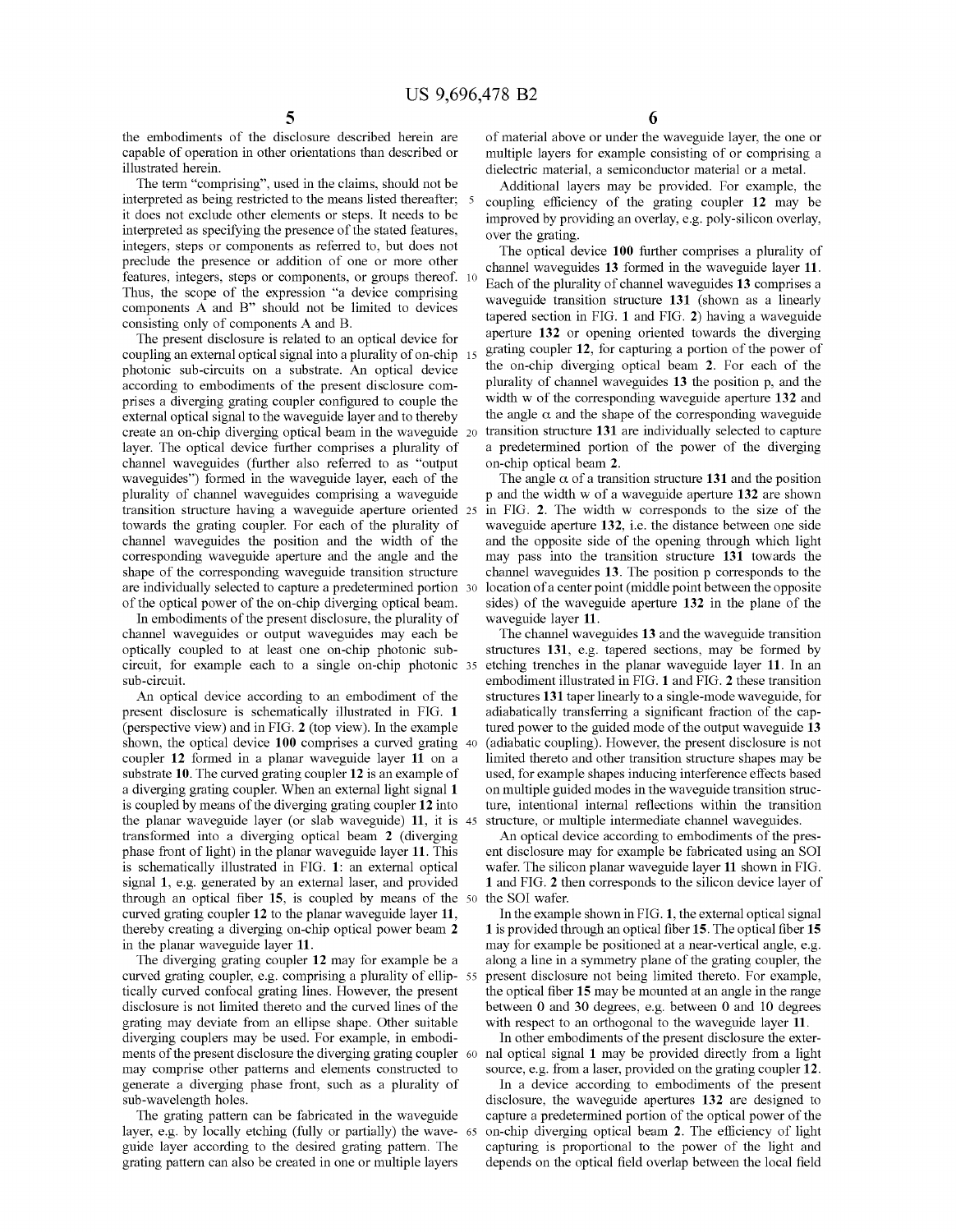profile of the diverging optical beam and the field profile in the aperture excited by the ground mode of the corresponding channel waveguide.

The phase fronts diverge from the focal point f (indicated in FIG. 2) of the grating coupler 12. The intensity profile 5 (optical power distribution) of the diverging beam 2 in the planar waveguide layer 11 may be assumed to be Gaussianlike, similar to the intensity profile of the fiber mode. A uniform configuration of the plurality of channel waveguides (i.e. a configuration with identical radii, i.e. identical distances from the focal point of the diverging phase front, and with identical aperture widths w for all waveguide apertures) may then result in a similar Gaussian distribution over the different channel waveguides or output waveguides.

In embodiments of the present disclosure the distribution 13 of optical power between the plurality of apertures 132 may be individually tailored. The amount of optical power coupled to the different channel waveguides 13 may be different for different waveguides, e.g. it may be different for each waveguide. In an example embodiment that relates to a power distribution network, a homogeneous power distribution may be used. In such a scenario, the apertures 132 may be designed to each capture substantially the same optical power.

To balance the distribution of the optical power between the plurality of waveguide apertures 132, the efficiency of light capturing may be substantially the same for all apertures. In a first approximation, this may be accomplished by adjusting the angular coverage of each waveguide aperture 132 in such a way that each of the plurality of apertures 30 captures substantially the same fraction of optical power of the diverging beam. This may for example be done by adapting the width w of the waveguide aperture 132: a wider waveguide aperture 132 will capture more light. This may for example also be done by changing the position p of the waveguide aperture 132 with respect to the grating coupler 12: a waveguide aperture 132 closer to the grating coupler 12 will capture more light.

To homogenize the optical power distribution over the different channel waveguides 13, the radially diverging 40 phase front 2 may be split into angular sections  $\Delta\phi$  with equal power along the in-plane angle  $\phi$  (shown in FIG. 2). This is schematically illustrated in FIG. 3. The different angular coverages can then be realized by properly selecting the width w and position p of each of the individual waveguide apertures 132.

Different schemes were designed for the waveguide apertures 132, including a configuration with a fixed radius, wherein all waveguide apertures 132 were provided at the same distance from the grating focal point f, and a configu- 50 ration with a fixed width wherein all waveguide apertures 132 had the same opening width w. It was found that the best results were achieved with a more balanced approach, such as providing the apertures in a Rowland circle (FIG. 4) with its pole in the focal point of the diverging beam, and then 55 modifying the widths of the apertures 132 accordingly.

As an example, optical devices 100 in accordance with embodiments of the present disclosure were fabricated, the devices containing 16 channel waveguides 13. The devices were fabricated on 200 mm SOI wafers with a buried oxide 60 layer thickness of 2 micrometer and a crystalline silicon device layer 11 thickness of 220 nm. The devices were patterned in multiple steps: first the waveguide transition structures 131 were defined using a partial etching into the silicon device layer, and next the waveguides 13 were 65 defined in a subsequent etching through the waveguide layer (silicon device layer 11). The gratings 12 were either defined

by the same partial etching step as used for the transition structures 131 or formed in a poly-silicon overlay processed afterwards.

Three different configurations were realized, as schemati-5 cally illustrated in FIG. 4. The first configuration, also referred to as a 'uniform' configuration, is a configuration wherein the positions p of the waveguide apertures 132 are located on a circle (shown as dashed circle A in FIG. 4) centered around the focal point f of the grating coupler 12, and wherein all waveguide apertures 132 have the same width w. This configuration has no optimization and/or adjustment for power balancing and serves here as a reference. The second configuration or 'Rowland' configuration is a configuration wherein the positions p of the waveguide apertures 132 are placed on a Rowland circle (shown as dashed circle B in FIG. 4), i.e. a circle which passes through the focal point of the diverging beam (as opposed to circle Awhere the center is in the focal point), and wherein for the individual waveguide apertures 132 the width w and the location on the circle are modified to balance the power collection of the diverging wave. The third confguration is a'balanced' configuration (shown as a dashed part of a circle C in FIG. 4) wherein the position p of the waveguide apertures 132 is in between that of the Rowland configuration and that of the uniform configuration, and wherein the individual widths w of the waveguide apertures 132 are optimized and/or adjusted for equal power collection.

Measurements were done to determine the coupling efficiency of an optical signal 1 to the 16 on-chip channel waveguides 13. FIG. S shows the normalized transmission for each of the 16 channels as measured for the three different configurations schematically illustrated in FIG. 4. From the results shown in FIG. S it is clear that for a uniform configuration a Gaussian distribution is obtained over the output channels (channel waveguides 13), corresponding closely to the power profile of the diverging wave 2. In case of a balanced or a Rowland configuration a more equal power distribution is obtained over the different channels. The balanced configuration yields a maximum power imbalance of only 1.11 dB. Furthermore, it was found that the total coupling efficiency (power in all channels combined), at —3.23 dB, is 2.48 dB higher than that of a focusing grating coupler coupling to a single waveguide implemented in the same technology. This is possible because the power is collected over a larger area in case of the diverging grating coupler, making it more tolerant to imperfections in e.g. the grating pattern. A slightly higher total efficiency but with a somewhat larger imbalance was found for the Rowland configuration.

The uniformity and overall coupling efficiency may be further improved. Because discrete apertures are used, the field overlap between the aperture mode and the diverging beam may not be perfect, resulting in a loss factor for each aperture. This loss factor is larger for a wider aperture: an aperture has a Gaussian-like mode, which may have a poor overlap with the local plane wave. The loss factor is also larger off-axis from the symmetry plane of the grating coupler, because the intensity profile has a large asymmetry and the aperture has a symmetric field profile. The result of both these effects is that the outer apertures exhibit a lower coupling efficiency. This may be compensated by making the outer apertures wider such that they have a larger angular coverage. This approach is schematically illustrated in FIG. 65 6. Changing the angular coverage of one aperture affects all the other apertures, so this approach does require intensive optimization and/or adjustment.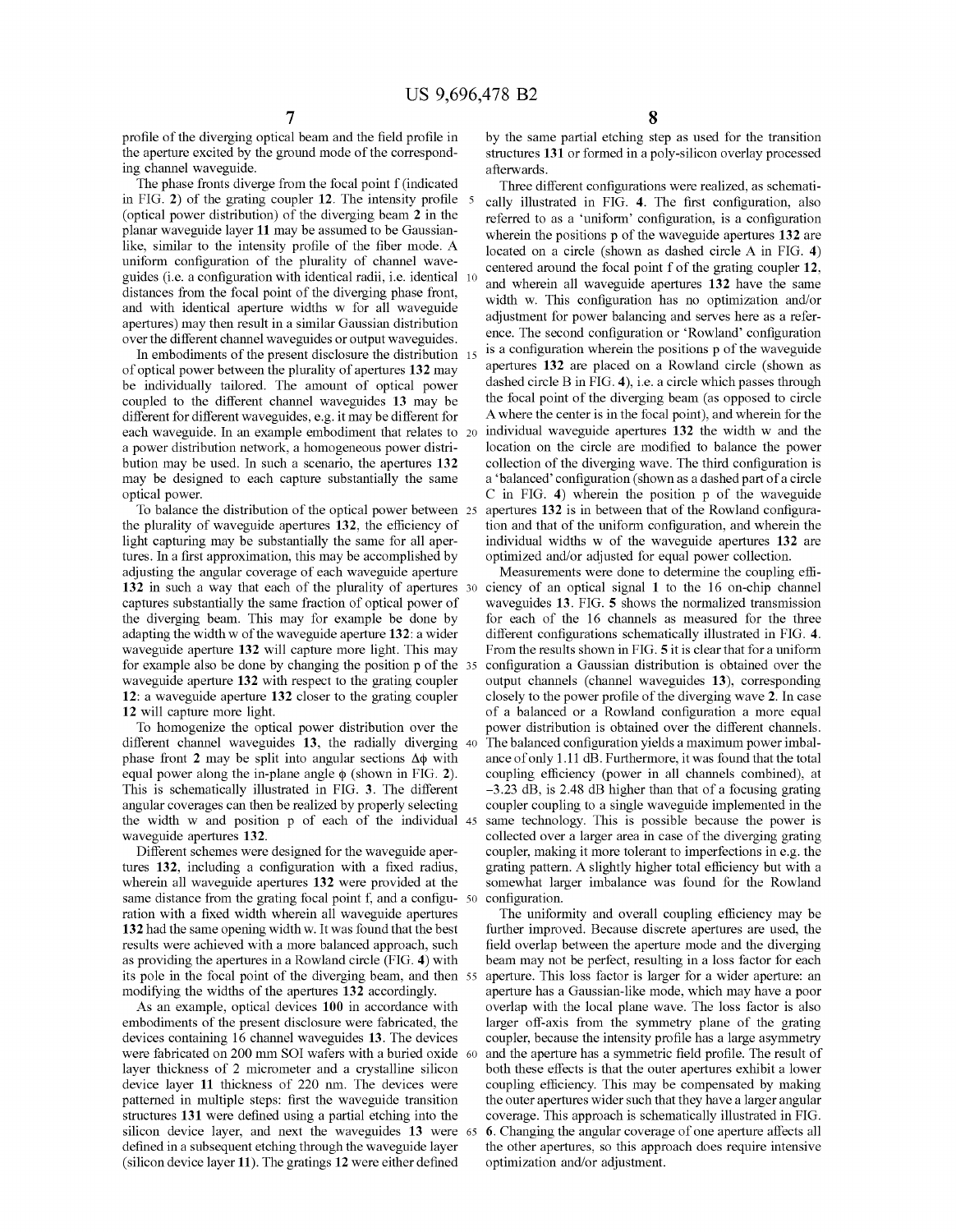The approach illustrated in FIG. 6 may be used to address any remaining unbalance between apertures. However, it does not address losses in efliciency due to imperfect modal overlap. These losses may be compensated in part by tailoring the field profile in the aperture 132 excited by the 5 output waveguide mode. A better overlap may be obtained if the field profile is tailored such that it resembles as much as possible the local profile of the diverging wave. This can be done by changing the geometry or shape of the transition structures 131 and making use of interference effects. A <sup>10</sup> particular implementation is the inclusion of a rectangular section 70 (a multi-mode interferometer) in the transition structure 131, as illustrated in FIG. 7. This approach can be used for the center channels, where the incident field also has a local flat profile. For the outer channels, the technique 15 can be used to create a slanted profile matching that of the local incident wave.

Alternatively, or in combination with this technique it is possible to use interference effects based on internal reflection in the transition structure (e.g. induced by abrupt 20 changes in transition structure width or inclusion of optical scattering elements inside the transition structures), or interference effects based on multiple intermediate channel waveguides.

The foregoing description details certain embodiments of 25 the disclosure. It will be appreciated, however, that no matter how detailed the foregoing appears in text, the disclosure may be practiced in many ways. It should be noted that the use of particular terminology when describing certain features or aspects of the disclosure should not be taken to 30 imply that the terminology is being re-defined herein to be restricted to including any specific characteristics of the features or aspects of the disclosure with which that terminology is associated.

While the above detailed description has shown, <sup>35</sup> described, and pointed out certain features of the systems and devices as applied to various embodiments, it will be understood that various omissions, substitutions, and changes in the form and details of the device or process illustrated may be made by those skilled in the technology 40 least part of the plurality of channel waveguides the shape of without departing from the scope of the disclosure.

What is claimed is:

1. An optical device for coupling an external optical signal into a plurality of on-chip channel photonic sub-circuits provided on a substrate, wherein the optical device com- 45 prises:

a planar waveguide layer on the substrate;

- a diverging grating coupler configured to couple the external optical signal to the planar waveguide layer, thereby creating a single on-chip diverging optical 50 beam in the planar waveguide layer,
- wherein the diverging grating coupler is a curved grating coupler; and
- a plurality of channel waveguides formed in the planar waveguide layer, each channel waveguide of the plu- <sup>55</sup> rality of channel waveguides comprising a waveguide transition structure having a waveguide aperture oriented towards the diverging grating coupler,
- wherein for each channel waveguide of the plurality of channel waveguides a position and a width of the 60 waveguide aperture and an angle and a shape of the waveguide transition structure are selected to capture a predetermined portion of the single on-chip diverging optical beam,
- wherein the waveguide transition structure of a center <sup>65</sup> channel waveguide comprises a center rectangular section,
- wherein the waveguide transition structure of an outer channel waveguide comprises an outer rectangular section,
- wherein the center rectangular section and the outer rectangular sections are configured to match an incident field profile of the corresponding predetermined portion of the single on-chip diverging optical beam, and
- wherein the predetermined portion of the single on-chip diverging optical beam is captured from a slab waveguide region defined in the planar waveguide layer between the diverging grating coupler and the waveguide aperture.

2. The optical device according to claim 1, wherein the incident field profile at the center channel waveguide is a flat profile, and wherein the incident field profile at the outer channel waveguide is a slanted profile.

3. The optical device according to claim 1, wherein the planar waveguide layer is a silicon layer, and wherein the planar waveguide layer is a device layer of a silicon on insulator (SQl) wafer.

4. The optical device according to claim 1, wherein the diverging grating coupler comprises sub-wavelength patterns.

5. The optical device according to claim 1, wherein for at least part of the plurality of channel waveguides the corresponding waveguide transition structure comprises a tapered section.

6. The optical device according to claim 1, wherein for at least a first channel waveguide and a second channel waveguide of the plurality of channel waveguides, the respective positions and the respective widths of the respective waveguide apertures and the respective angles and the respective shapes of the respective waveguide transition structures are selected to capture different portions of the single on-chip diverging optical beam in the first channel waveguide and the second channel waveguide according to a predetermined optical power distribution ratio.

7. The optical device according to claim 1, wherein for at the waveguide transition structure is selected to enable adiabatic coupling of the captured portion of the single on-chip diverging optical beam to a guided mode of the corresponding channel waveguide.

8. The optical device according to claim 1, wherein for at least part of the plurality of channel waveguides the shape of the waveguide transition structure is selected to generate interference effects inside the waveguide transition structure to enable coupling of the captured predetermined portion of the single on-chip diverging optical beam to a guided mode of the corresponding channel waveguide.

9. The optical device according to claim 1, wherein the diverging grating coupler comprises a focal point, wherein each waveguide aperture is arranged along a circle centered around the focal point.

10. The optical device according to claim 9, wherein the single on-chip diverging optical beam diverges in the area in the planar waveguide layer between the waveguide aperture and the diverging grating coupler, wherein the single on-chip diverging optical beam diverges based on the focal point of the diverging grating coupler.

11. The optical device according to claim 1, wherein the diverging grating coupler comprises a focal point, wherein each waveguide aperture is arranged along a circle that passes through the focal point.

12. The optical device according to claim 1, wherein the diverging grating coupler comprises a focal point, wherein